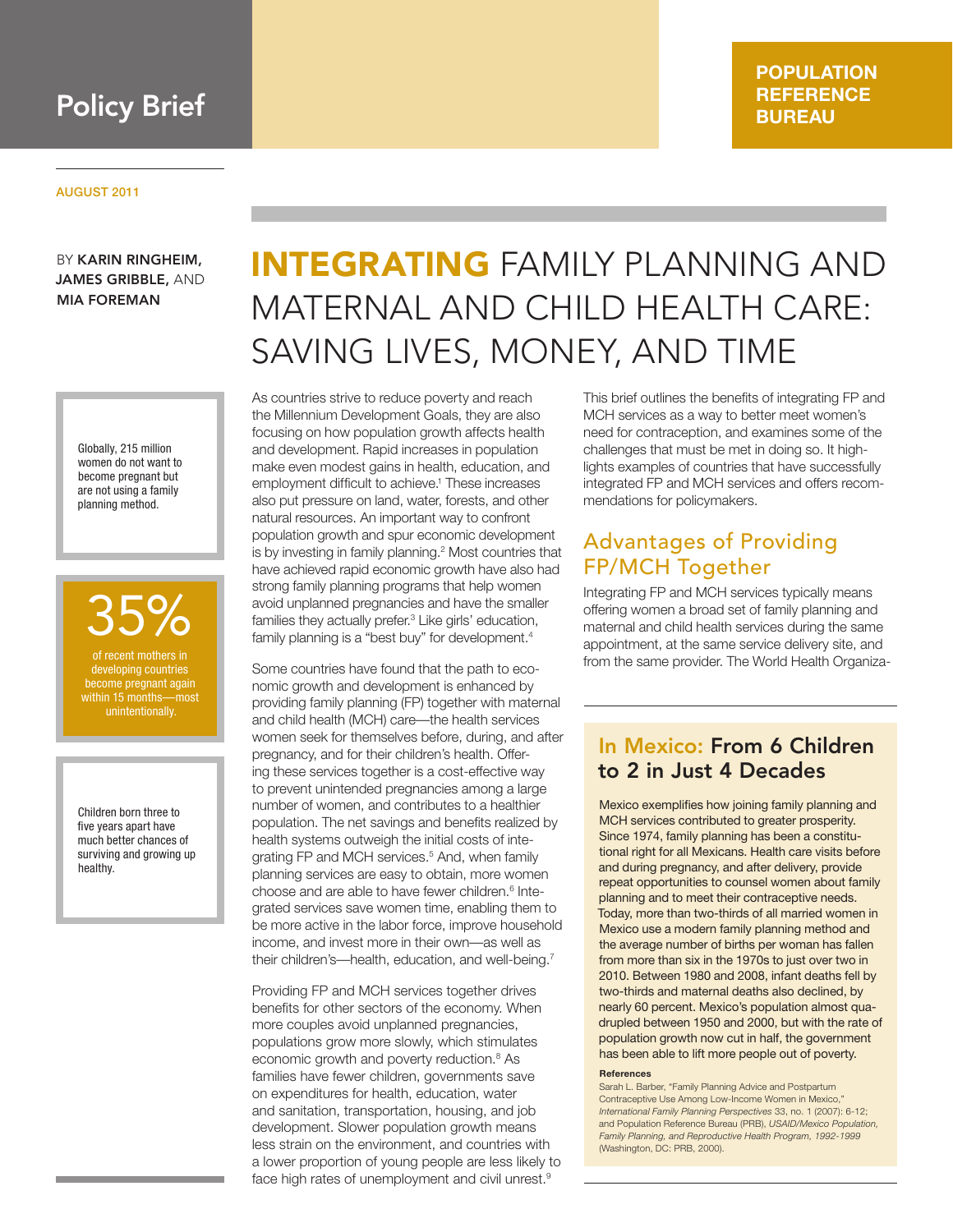# Providing Family Planning During Infant Immunization Days in Mali

In Mali, only 7 percent of married women use family planning, and 79 percent of women who have recently given birth do not want to become pregnant again soon, but are not using effective contraception. To address this urgent situation, midwives trained to provide family planning visit a number of public and private clinics in Bamako on the clinic's busiest days: when women bring their infants to be immunized. The program ensures that on immunization days, the clinics have trained staff, adequate space for FP counseling and services, and a full range of contraceptives. Improved access to long-acting methods, otherwise available only by seeing another health provider, led a significant number of women to choose such methods between 2008 and 2010.

#### **Reference**

Population Services International (PSI), *Case Study, Mali: Reaching Women in Need of Family Planning at Clinic Immunization Days* (Washington, DC: PSI, 2010).

tion (WHO) focuses on integrated health services as a way for people to "get the care they need, when they need it, in ways that are user-friendly, achieve the desired results, and provide value for money."10 By obtaining FP and MCH services together, women are able to use their time efficiently and productively.

**Saving lives, money, and time.** Globally, 215 million women do not want to become pregnant and are not using an effective method of family planning.<sup>11</sup> Of these, the most vulnerable are the 86 million women who have given birth within the past year. Most would prefer to wait two to three years before conceiving again, but in developing countries, two-thirds of recent mothers are not using contraception, and one in three will be pregnant again within 15 months.<sup>12</sup> If all women—but especially new mothers—receive FP counseling and services in the course of MCH care, many of the 62 million unplanned or mistimed pregnancies that occur each year could be avoided. Providing FP and MCH services together saves lives, money, and time by:

- Lengthening the interval between pregnancies. One rigorous study, based on over 1 million births, found that if all women waited 36 months after a live birth before becoming pregnant again, the deaths of an estimated 1.8 million children under 5 years of age would be prevented annually.<sup>13</sup>
- Reducing the number of high-risk pregnancies. Helping women avoid pregnancies that occur too frequently, or too early or late in life, reduces deaths and disabilities among women and children, and saves health care and social service expenditures.14
- Ensuring health services are offered in an efficient and costeffective way. Numerous costing studies demonstrate that a single, multipurpose FP/MCH visit can save the health system

money by using common space, reducing staff costs, and lowering overhead. Broadening skills of personnel helps ease the shortage of health workers.<sup>15</sup>

• Improving women's lives and satisfaction with services. When women obtain different types of care in one visit, they reduce the travel time and expense of multiple visits and have more time to be productive.

**Maximizing opportunities.** Most women in developing countries do not receive all the health care that is recommended before birth or for their newborns.<sup>16</sup> However, 75 percent of women do see a health provider at least once during their pregnancies, presenting a key opportunity to talk with them about the benefits of family planning, their reproductive intentions, and the range of available contraceptives.<sup>17</sup> Once women have children, they are more likely to use scarce health care dollars for their children rather than for themselves. If family planning is offered together with immunizations and other child health care visits, women can make better choices about when—or if—to have another child. Integrating FP with these services helps ensure that women's varying needs and preferences are met and that they receive information and services at each and every point of contact with the health system.

### Examples of Success

There are many ways to increase access to FP services through integration. The following two examples illustrate successful approaches of integrating family planning in reaching women in rural areas, involving the private sector, and financing new approaches to provide health services to the poor.

- **• In India, "timed and targeted" FP/MCH messages give women the information they need, when they need it.**  In Uttar Pradesh, a resource-poor state of India, nearly 3,000 community volunteers in three districts were trained by the Pragati project to provide FP, MCH, and nutritional counseling in an integrated approach that is timed according to a woman's stage of pregnancy and the age of her infant, and targeted according to her needs and desires to prevent or delay another pregnancy. Volunteers provide condoms and pills and refer clients to health facilities for other methods, using standardized job aids to ensure consistent messages. Between 2003 and 2007, contraceptive use and proper child feeding practices more than doubled, while immunization coverage rose by more than 60 percent.18 The government subsequently adopted this successful approach throughout Uttar Pradesh.
- **• In Kenya, providing incentives and engaging the private sector increased demand for integrated services and reduced cost for poor women.** To increase women's access to maternity care and family planning services, the Kenyan health ministry sold vouchers to women so that they could obtain good quality services at affordable prices from an accredited public- or private-sector provider of their choice. A voucher for family planning was available for US\$1.35, and a "safe motherhood" voucher for care before, during, and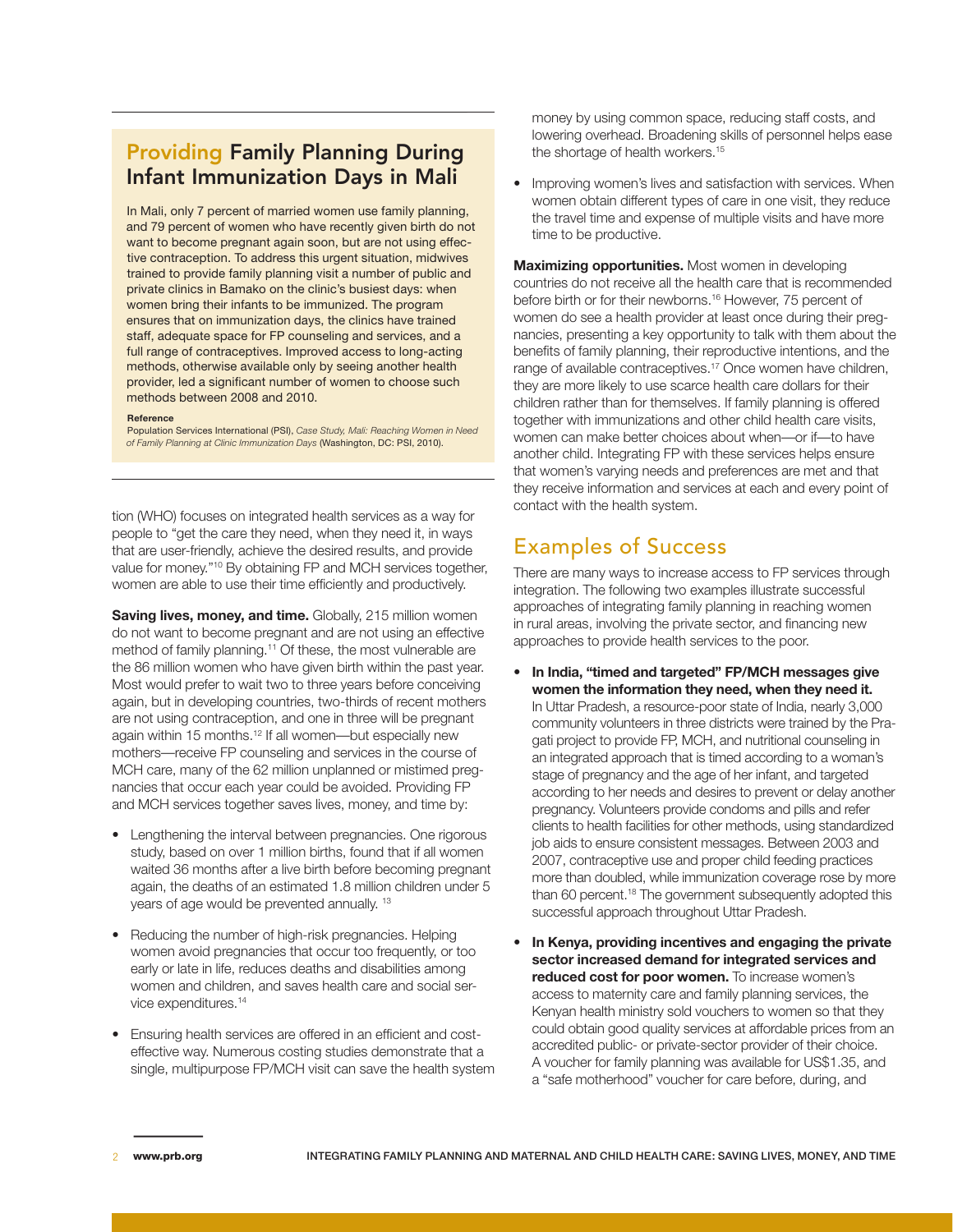after delivery cost US\$2.70. The voucher system led to an increased demand for family planning and reduced economic barriers for poor women who previously had not delivered at a health facility. Between 2006 and 2010, vouchers enabled 82,500 women to have a safe delivery and 12,600 women to receive a long-acting method of family planning.19

# Challenges to FP/MCH Integration

While integrating FP and MCH services affords many benefits to health systems, women, and families, it also poses challenges:

**Family planning and maternal and child health programs are often administered separately.** While pulling these two sectors together may require additional training of health care personnel and revisions in clinic procedures and guidelines, the end result will be improvements in both sectors and in the quality of the entire health system.<sup>20</sup>

**An initial investment may be needed.** Policymakers should be encouraged by evidence that an initial investment in integration results in net savings as well as stronger training, management, and supervision of health care personnel.

**Not all women use clinic-based services.** More than half of women in sub-Saharan Africa deliver at home or without a skilled attendant.<sup>21</sup> Reaching women who are poor and live in remote areas requires outreach by health personnel and community volunteers trained to provide integrated FP and MCH services.

**Working across sectors can be a new experience.** Donors and program managers with differing priorities may need to overcome concerns that integration will dilute attention and funding from the issue that matters most to them.

# Recommended Policy Actions

Policymakers can advance support for FP/MCH integration in the following critical ways:

**Champion funding for the FP/MCH transition.** In the long run, offering FP and MCH services together can save money and better serve the public's health needs. During transition, however, policymakers need to support additional training for workers and volunteers, modify health facilities to include private space for family planning counseling, and ensure that all providers have a range of contraceptives on hand.

#### **Assess current systems and requirements for scale-up.**

Transitioning to integrated programs requires careful planning and assessment of the costs and other resources needed to make the shift, including changes in policies, training, supervision, management, logistics, and health management information systems. Taking stock of existing systems and needs for scale-up will ultimately save time and resources.<sup>22</sup>

**Engage the private sector in providing services.** It is often useful to work with private providers to expand access to health

services. At times, nongovernmental organizations can serve women more easily than the public sector can, or women may prefer these services. Policymakers can also encourage corporate social responsibility programs to integrate FP and MCH services.

**Prioritize the poor.** All women can benefit from FP/MCH integrated services, but the evidence is strong that poor women have both greater need for these services and less access to them. Integrated programs should be designed to address time and cost barriers that prevent the most economically disadvantaged women from accessing FP and MCH services.<sup>23</sup>

#### **Find common ground within and across sectors to support integration and ensure quality of services and**

**access.** To successfully plan for, budget, and roll out new services, government officials responsible for MCH or FP services must coordinate with each other, as well as with other key stakeholders such as the Ministry of Finance and the Ministry of Education. The evidence is clear that educated women are more likely to use family planning, to have healthier children, and to contribute to the economy.24 Working across sectors to achieve mutually reinforcing objectives such as universal secondary education for girls and integrated FP/MCH services will build consensus for reform.

# Conclusion

Family planning is an underutilized, but powerful, tool for helping countries make progress toward the Millennium Development Goals. Providing FP together with MCH services is a more effective way than separate services to reach women who need FP. Through increased uptake of family planning, more families are lifted out of poverty, fewer mothers and children die unnecessarily, and more women reach their full potential for contributing to society and the economy. With fewer children, parents can invest more resources in each child, and improve the health, nutrition, education levels, and living standards of their families.25 And when populations grow at a slower pace, governments can invest more in their most valuable resource: their citizens.

# Breastfeeding as Family Planning

Many women who have just given birth underestimate their need for family planning because they think that breastfeeding will keep them from becoming pregnant. This is true for the first six months if a woman is exclusively breastfeeding and her period has not returned. Exclusive breastfeeding is very effective for six months, but after that, women need another method of contraception to prevent pregnancy.

#### **Reference**

Patricia Stephenson and Patricia MacDonald, "Family Planning for Postpartum Women: Seizing a Missed Opportunity," accessed at www.maqweb.org/techbriefs/ tb16postpartum.shtml, on May 16, 2011.